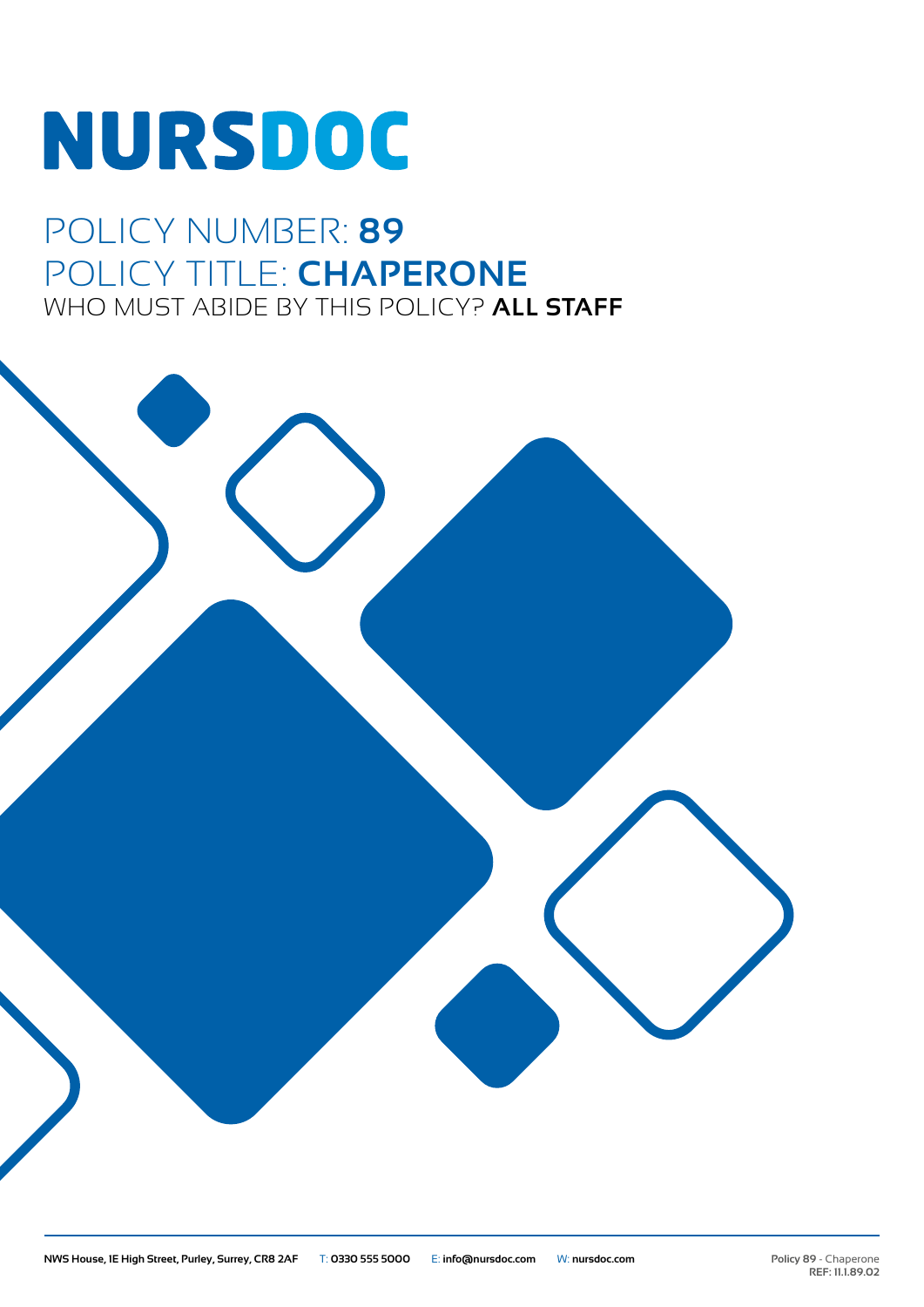### CHAPERONE POLICY

#### **CONTENTS**

| 1.  | <b>Practice Statement</b>                                                                                  | $\overline{2}$ |
|-----|------------------------------------------------------------------------------------------------------------|----------------|
| 2.  | Introduction                                                                                               | $\overline{2}$ |
| 3.  | <b>What is a Chaperone?</b>                                                                                | 2              |
|     | 3.1 Informal Chaperone<br>3.2 Formal Chaperone                                                             | $\frac{2}{2}$  |
| 4.  | <b>Who may Chaperone</b>                                                                                   | $\overline{2}$ |
| 5.  | <b>Training for Chaperones</b>                                                                             | $\overline{2}$ |
| 6.  | <b>Offering a Chaperone</b>                                                                                | $\overline{2}$ |
| 7.  | Where a Chaperone is needed but not available                                                              | 3              |
| 8.  | Consent                                                                                                    | 3              |
|     | 8.1 Capacity<br>8.2 Issues Specific to Religion, Ethnicity, Culture<br>or Sexual Orientation               | 3<br>3         |
|     | 8.3 Issues specific to learning difficulties/<br>mental health problems<br>8.4 Issues specific to children | 3<br>3         |
| 9.  | <b>Suspicion of Abusive Relationships</b>                                                                  | 3              |
| 10. | <b>Lone Working</b>                                                                                        | 3              |
| 11. | <b>References</b>                                                                                          | 4              |
|     | <b>APPENDICES</b>                                                                                          |                |
| 1.  | <b>Chaperone Procedure</b>                                                                                 | 4              |

#### **1. PRACTICE STATEMENT**

Nursdoc is committed to providing a safe, comfortable environment where patients and staff can be confident that best practice is being followed at all times and that the safety of everyone is of paramount importance.

**2. Sources 4**

#### **2. INTRODUCTION**

It is recognised that clinical consultations, examinations and investigations have the potential to cause some people distress. Sometimes consultations can cause people to feel vulnerable, for example where lights are required to be dimmed, there is close proximity, or where patients need to undress or be touched for intensive periods of time. Many patients find examinations and investigations of the rectum, genitalia or breasts particularly intrusive.

Chaperoning may help reduce distress, but must be recognised as part of a package of respectful behaviour which includes explanation, informed consent and privacy.

This policy takes into account the recommendations of the Clifford Ayling Inquiry in September 2004. It presents the principles and outlines the procedures that should be in place for appropriately chaperoning patients, during consultation, examination, treatment and care.

For the purpose of this policy and procedure the term "consultation" covers consultations, examinations, investigations, treatment and care.

#### **3. WHAT IS A CHAPERONE?**

#### **3.1 Informal Chaperone**

Many patients feel reassured by the presence of a familiar person [family member or friend], and this may be appropriate in certain circumstances. However, it is inappropriate to expect this type of chaperone to take any active part in the consultation, witness the procedure directly or be relied upon to act as a witness to the conduct or continuing consent of the procedure.

Under no circumstances should a child be expected to act as a chaperone. However, if the child is providing comfort to the parent and will not be exposed to unpleasant experiences it may be acceptable for them to stay.

#### **3.2 Formal Chaperone**

A formal chaperone is a member of the practice team who is present during the consultation to act as a safeguard for all parties (patient and health professionals).

Although the precise role of the chaperone varies depending on the needs of the patient, the healthcare professional and the examination or procedure being carried out it is primarily to act as a witness to the conduct and continuing consent of the procedure.

It may also include:

- Providing a degree of emotional support and reassurance to patients;
- Assisting in the examination or procedure, for example handing instruments during IUCD insertion;
- Assisting with undressing, dressing and positioning patients;
- Acting as an interpreter.

#### **4. WHO MAY CHAPERONE**

A 'formal' chaperone can be either a clinical health professional [e.g. a nurse or Health Care Assistant] or a specifically trained non-clinical staff member. The specific role of the chaperone should be made clear to both the patient and the person undertaking the chaperone role prior to the examination being undertaken.

Protecting the patient from vulnerability and embarrassment means that the chaperone should- usually be of the same sex as the patient. Although there will be occasions when this is difficult to achieve, the use of a male chaperone for the examination of a female patient or a female chaperone when a male patient is being examined could be considered inappropriate and should be discussed with the patient before proceeding.

The patient should always have the opportunity to decline a particular person as a chaperone if that person is not acceptable to them for any reason.

The surgery does not have the facility to accommodate virtual chaperones.

#### **5. TRAINING FOR CHAPERONES**

It is important that chaperones have had sufficient training to understand the role expected of them. Staff who undertake a formal chaperone role should undergo training such that they develop the competencies required for this role. These include an understanding of:

- What is meant by the term chaperone
- What is an "intimate examination"
- Why chaperones need to be present
- The rights of the patient
- The role and responsibility of the chaperone
- Policy and mechanism for raising concerns

Induction of new clinical staff should include training on the appropriate conduct of intimate examinations and care. All staff should have an understanding of the role of the chaperone and the procedures for raising concerns.

#### **6. OFFERING A CHAPERONE**

It is good practice to offer all patients a chaperone of the same sex as the patient for any consultation, examination or procedure. This does not mean that every consultation or procedure needs to be interrupted to ask if the patient wants a third party present.

The offer can be made through a number of routes including prominently placed posters, practice leaflets and verbal information prior to the event; it may be particularly useful to raise the issue at the time of booking an appointment.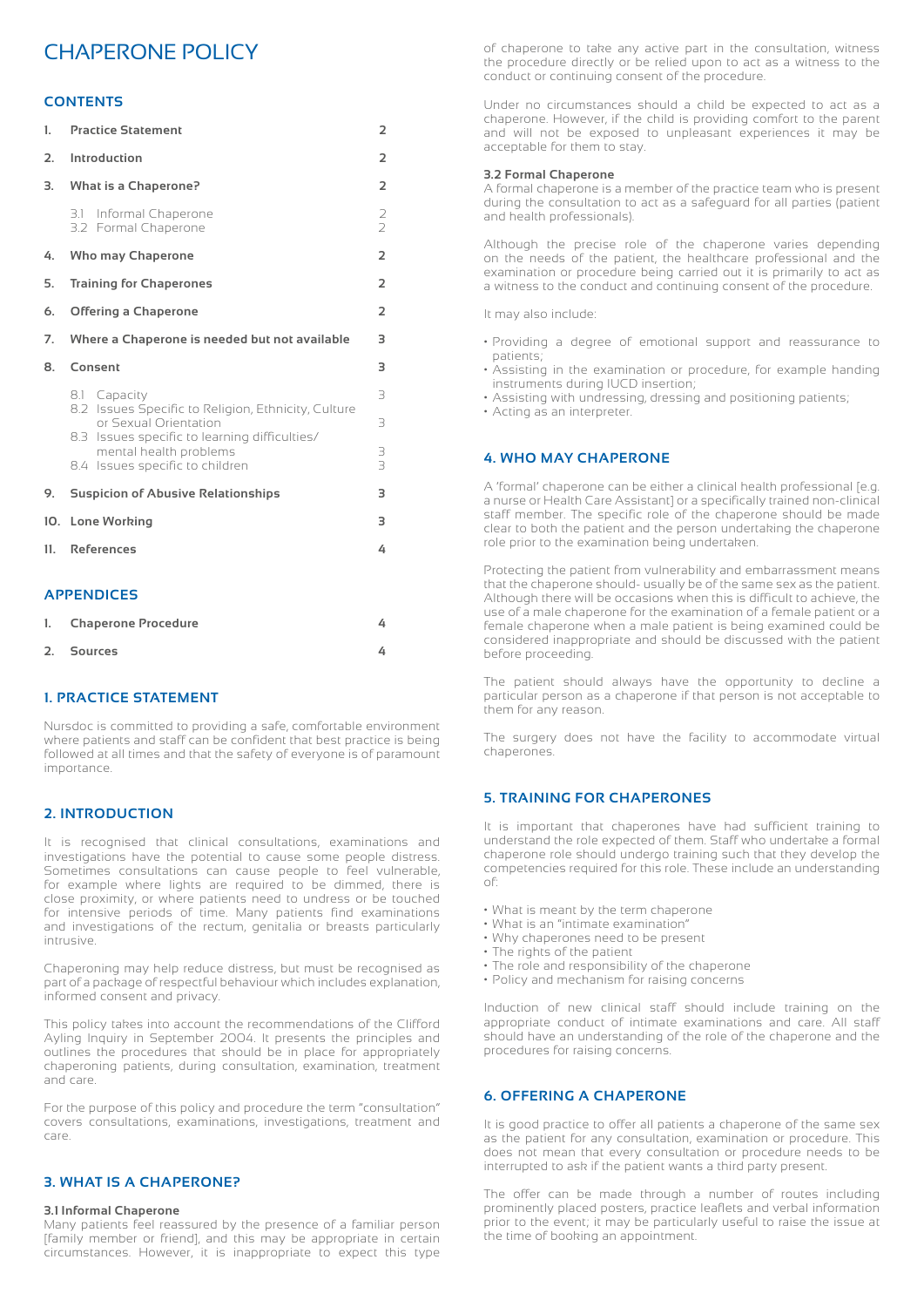It is not always clear ahead of the event that an intimate or close proximity examination or procedure is required. It may be wise, especially where a male clinician examines a female patient, to repeat the offer of a chaperone at the time of the examination.

Most Patient(s) will not take up the offer of a chaperone, especially where a relationship of trust has been built up or where the examiner is the same gender as them.

If the patient is offered and does not want a chaperone it is important to record that the offer was made and declined. If a chaperone is refused a healthcare professional cannot usually insist that one is present and many will examine the patient without one.

However, there are some cases where the (usually male) doctor may feel unhappy to proceed. This may be where a male doctor is carrying out an intimate examination, such as a cervical smear or breast examination. Other situations are where there is a history of violent or unpredictable behaviour on behalf of the patient to see another doctor or health professional.

In this case, the practitioner must make his/her own decision and carefully document this with the rationale and details of any procedure undertaken. This may include refusing to meet with the patient alone.

#### **7. WHERE A CHAPERONE IS NEEDED BUT NOT AVAILABLE**

If the patient has requested a chaperone and none are available at that time the patient must be given the opportunity to reschedule their appointment within a reasonable time-frame. If the seriousness of the condition would dictate that a delay is inappropriate then this should be explained to the patient and recorded in their notes. A decision to continue or otherwise should be jointly reached. In cases where the patient is not competent to make an informed decision then the healthcare professional must use their own clinical judgement and be able to justify this course of action. The decision and rationale should then be documented in the patients' medical record.

It is acceptable for a doctor (or other appropriate member of the healthcare team) to perform an intimate examination without a chaperone if the situation is life threatening or speed is essential in the care or treatment of the patient. This should be recorded in the patients' medical records.

#### **8. CONSENT**

#### **8.1 Capacity**

A fundamental value of Nursdoc is equity of access to its services. The aim is that everybody, irrespective of their gender, age, disability, race, colour, nationality, ethnicity, religion or sexuality will have equal access to services. Furthermore our services will, as far as possible, be sensitive to their individual needs.

There is the basic assumption that every adult has the capacity to decide whether to consent to, or refuse, proposed medical intervention, unless it is shown that they cannot understand information presented in a clear way.

It can be assumed that by attending a consultation a patient is seeking treatment, and has therefore given implied consent. However, before proceeding with an examination it is vital that the patient's informed consent is obtained. This means the patient must; be competent to make the decision; have received sufficient information to make it and not be acting under duress.

In life saving situations every effort should be made to communicate with the patient by whatever means available before proceeding with the examination, and when patients are not able to consent for themselves they should always be treated in their best interests.

#### **8.2 Issues Specific to Religion, Ethnicity, Culture or Sexual Orientation**

The healthcare professional should not proceed with any examination if they are unsure that the patient understands due to a language barrier.

The ethnic, religious and cultural background of some women can make intimate examinations particularly difficult, for example, some patients may have strong cultural or religious beliefs that restrict being touched by others.

Similarly, a lesbian woman may have a strong aversion to intimate examinations performed by a male, or a gay man may not wish to be examined by another man. These considerations should be taken into account and discussed, not presumed. We must all recognise that each individual has very different needs and procedures should be performed by a mutually agreed healthcare professional.

#### **8.3 Issues specific to Learning Difficulties/Mental Health Problems**

For patients with learning difficulties or mental health problems that affect capacity, a familiar individual such as a family member or carer may be the best chaperone. A careful simple and sensitive explanation of the technique is vital. This patient group is a vulnerable one and issues may arise in initial physical examination, 'touch' as part of therapy, verbal and other 'boundary-breaking' in one to one 'confidential' settings and indeed home visits.

Adult patients with learning difficulties or mental health problems who resist any intimate examination or procedure must be interpreted, as refusing to give consent and the procedure must be abandoned.

In life threatening situations, the healthcare professional should use professional judgement. Where possible discuss with a member of the Mental Health Care Team and/or the Mental Capacity Act Guidelines.

#### **8.4 Issues Specific to Children**

Children and their parents or guardians must receive an appropriate explanation of the procedure in order to obtain their co-operation and understanding. If a minor presents without a parent or guardian the healthcare professional must ascertain if they are capable of understanding the need for examination.

Children over 16 years of age can consent for themselves without their decision being referred to their parents or guardians. It is, however, good practice to involve parents, although this must be decided by the young person.

A child under the age of 16 years can consent for themselves, if they are deemed to be "Gillick competent". If not, a person with parental responsibility should consent on their behalf.

A formal chaperone should always be present for intimate examinations on children.

In situations where abuse is suspected great care and sensitivity must be used to allay fears of repeat abuse. In these situations the healthcare professional should refer to the local child protection policies and seek specialist advice from the Child Protection Team as necessary.

#### **9. SUSPICION OF ABUSIVE RELATIONSHIPS**

The patient has a right to have freedom and space to express worries, concerns and potential abuse as well as an examination in a non-controlling atmosphere. The onus is on the professional to use tact and diplomacy to exclude the oppressor from the room and to use an independent chaperone.

It is important to have a chaperone in such cases as the documented case notes may be called on at a later date. In the event of the examination of a potentially abused child any extensive examination should only be undertaken by an expert in this field.

In the situation of a non-English speaking person being examined the use of an independent interpreter should be enlisted; on no account should family members be used.

#### **10. LONE WORKING**

Where a healthcare professional is working in a situation away from other colleagues, e.g. home visit, the same principle for offering and use of chaperones should apply. Where it is appropriate family member/friends may take on the role of informal chaperone. In cases where a formal chaperone would be appropriate, [i.e. intimate examinations] the healthcare professional may be required to risk assess the need for a formal chaperone and should not be deterred by the inconvenience or complexity of making the necessary arrangements. However, where an examination has to be made due to the urgency of the situation, it is imperative that details are clearly documented in the patient's medical record.